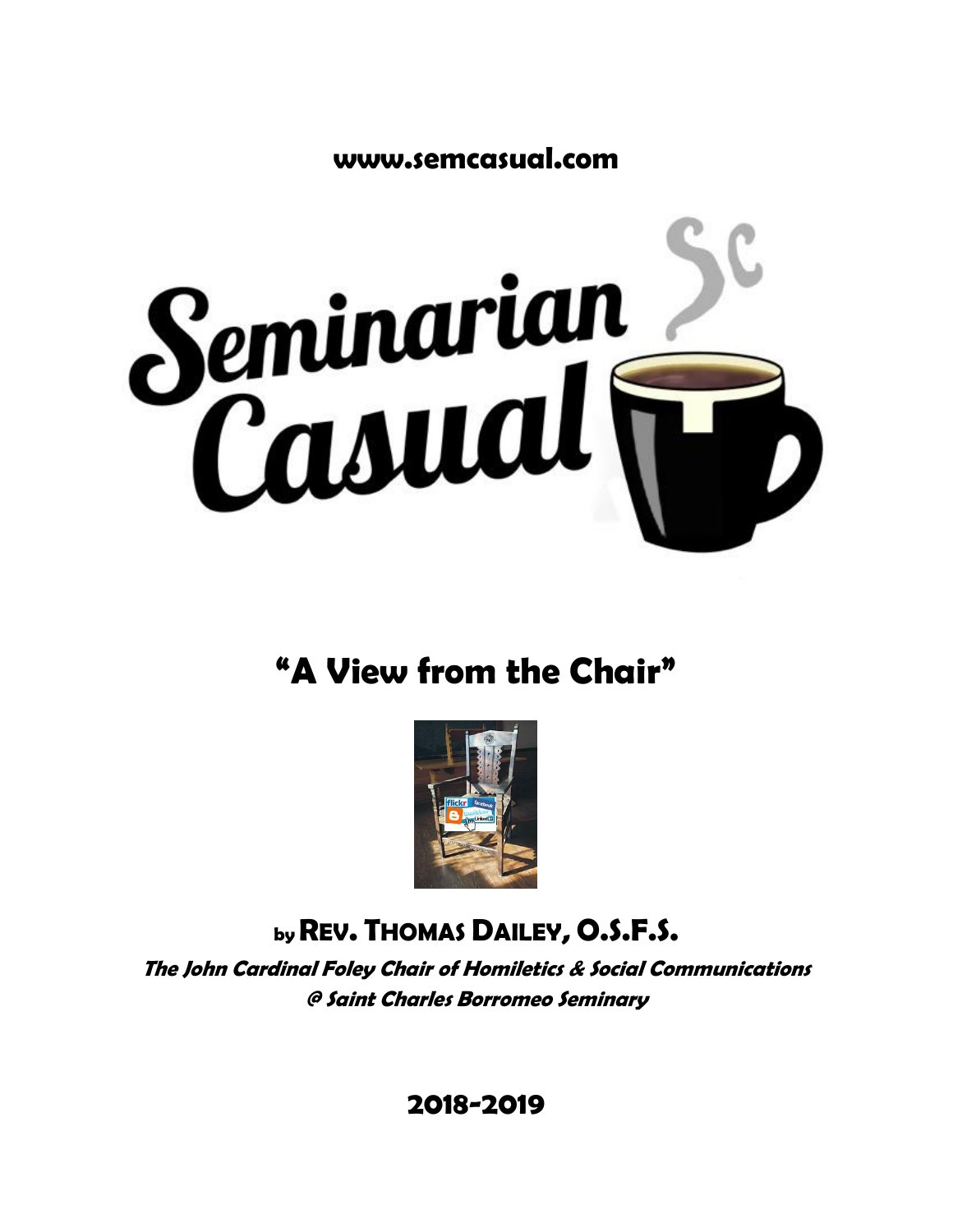### **2018**

| $8 - 24 - 18$  | Why some church pews are empty             |
|----------------|--------------------------------------------|
| $9-14-18$      | Words are not neutral                      |
| $9 - 21 - 18$  | Seeing is                                  |
| $11 - 30 - 18$ | The unimportance of practically everything |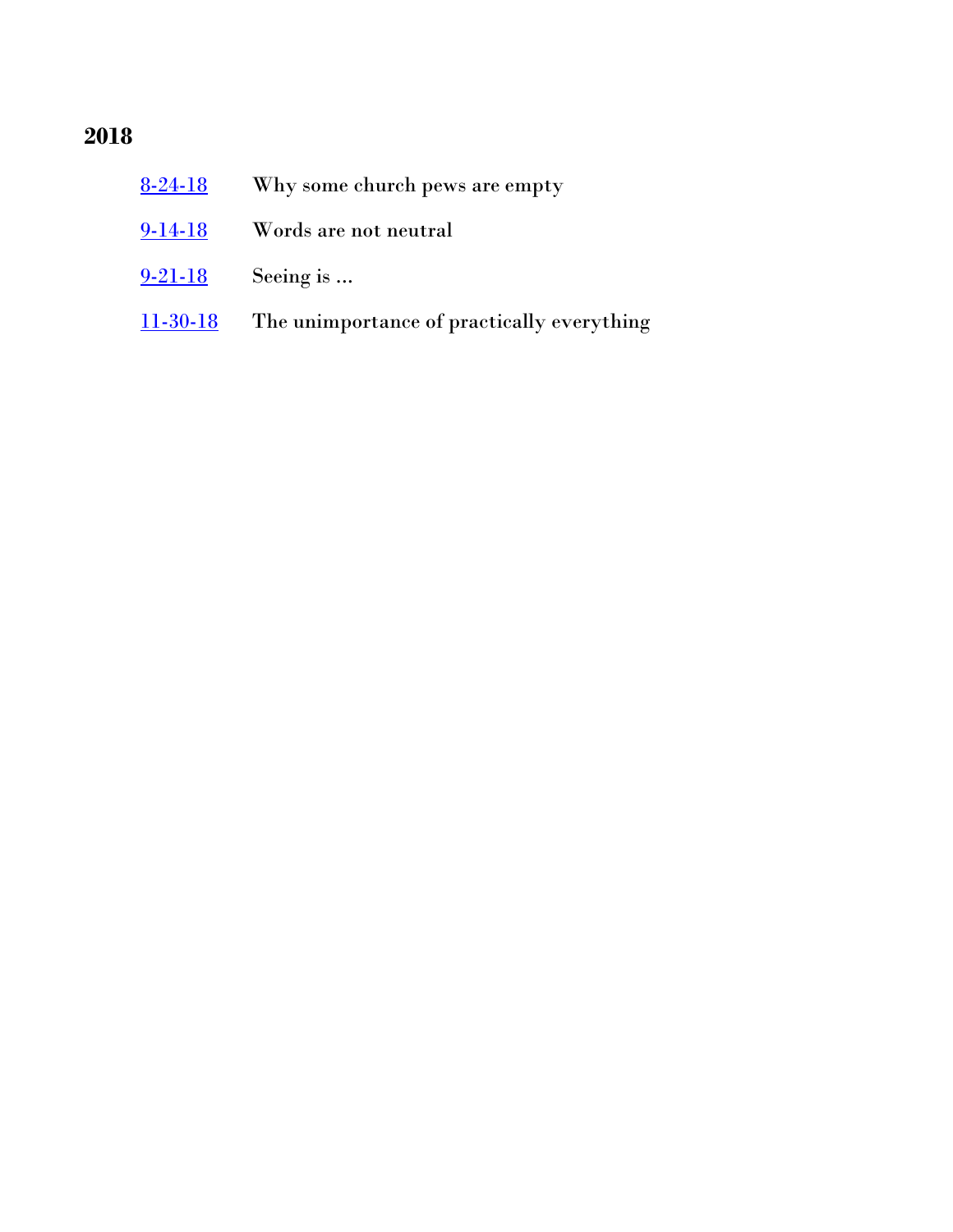<span id="page-2-0"></span>

#### **Why some church pews are empty (8-24-18)**

The PEW researchers have once again taken to studying the state of life in the pews. In a national snapshot released just this month, they presented the findings from a study of why Americans go (and don't go) to religious [services.](http://www.pewforum.org/2018/08/01/why-americans-go-to-religious-services/)

The most popular reason given for the absence came from those who said, "I practice my faith in other ways" (37%). In second place came the admission that "I am not a believer" (28%), followed by those who apparently do believe but "haven't found a church/house of worship I like" (23%).

Despite an explanatory note, the report boggled the mind a bit in its references to non-believers. Among those who rarely/never attend because of a lack of faith, 15% still say they pray daily (to whom/what?); 61% say religion is very/somewhat important in their lives (religion without belief?); and 45% self-identify as at least somewhat religious or spiritual or both religious and spiritual (without belief having anything to do with it?).

Those oddities aside, the sad truth is that fewer and fewer people seem to find a home in the church or a place in the pews. For those who do go regularly, or who at least try to, the primary reason is clear – they want to draw closer to God (81%). That divine-human connection, we know, is the beginning and end of religion. Religious faith does have an important notional dimension (concerning what we believe about God), but at its heart faith is a relational phenomenon (focused on the divine One in whom we believe).

But on a more practical level, two tidbits can be linked to the research question, one found in the survey, another drawn from personal experience.

From the survey we learn that "Catholics who attend Mass regularly are *significantly less likely* than other Christian churchgoers to say that the sermons they hear are what keeps them coming back" (emphasis added!). Only 36% are likely "to say valuable sermons are a very important reason." Is that because the sermons they hear aren't valuable, or because any sermons is a less important reason? The problematic of the former explanation I shall grapple with in my new Homiletics courses this year! The logic of the latter explanation remains the by-product of a Catholic sacramental culture.

From recent experience, though, there may be a rather simple explanation. Some folks may not go to religious services because it is increasingly (and unconscionably) difficult to find out when Mass is being celebrated! Case in point – the Assumption holy day that falls during the time when many people are traveling on vacation.

In our online world, most information can be found in a matter of seconds with just a few clicks. But my digitally-savvy friend struggled to find a scheduled Mass on August 15. Of the ten Catholic churches located within ten miles of the hotel, only four had a web site. Of those four web sites, only one listed a "holy day" Mass schedule (even the cathedral's site had none). With a few extra clicks, two of the sites that had online bulletins finally gave up the sought-after times for Mass. But this discovery came only after telephoning one of the parishes and receiving the after-hours message that listed the Mass times for *Easter*!

Granted, website design has multiple features and functionalities. Costs for operating digital sites might be a prohibitive factor for some parishes. But if "going" to Church matters, it is incumbent upon parishes to provide the information that makes that going possible, both for believers and seekers. If we want digital natives in the pews of our churches, then our churches need to be more actively engaged in the digital world. Having a good website, and making Mass times easily accessible there, is a simple first step that every parish should take.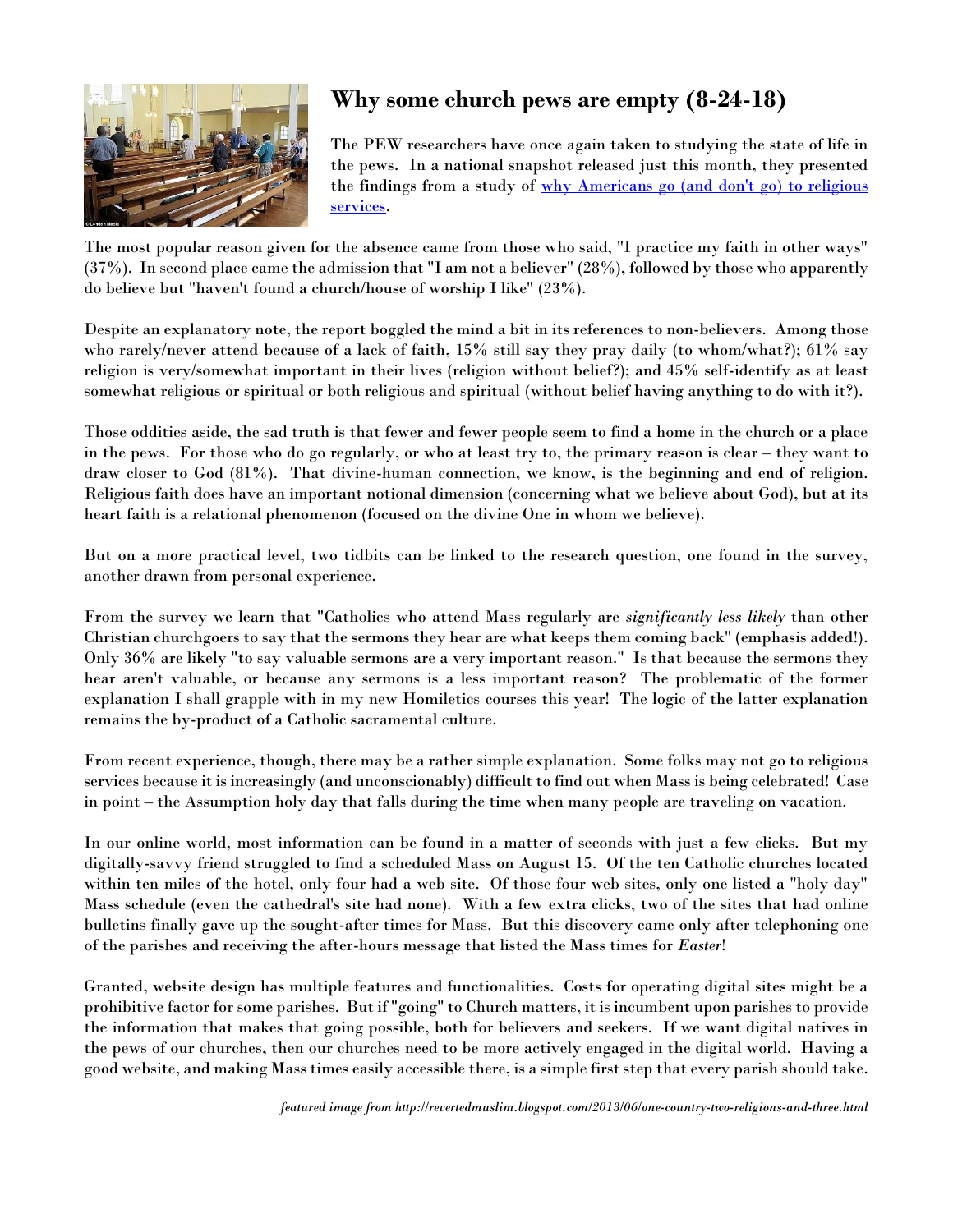<span id="page-3-0"></span>

#### **Words are not neutral (9-14-18)**

Pope Francis recently wrote the preface to a new book by Bishop Nunzio Galantino called *Vivere le parole: Per un vocabolario dell'esistenza* (To Live Words: For a Vocabulary of Existence). The book is marketed as filling the "urgent need to

penetrate words and live them more deeply," especially "in times of hyper-information yet scorching noncommunication between people." It seeks to counter today's tendency to reduce words to non-sense by emptying them of their concrete connection to the flesh and blood complexities of everyday life.

The author has selected 101 words that he categorizes into seven sections: tending toward the absolute (e.g., God, silence, grace), the essence of man (e.g., body, dignity, action), openness to others (e.g., encounter, promise, listening), social virtues (e.g., optimism, authenticity, tolerance), the way of mercy (e.g., forgiveness, tenderness, gratefulness), social action (e.g., culture, development, work), and the value of limits (e.g., humility, resilience, death).



As a gift to those at Saint Charles Borromeo Seminary who will be instituted as Lectors this weekend, and to all who read the words of *SemCasual*, here is my very unofficial translation of the preface by Pope Francis:

"Words are not neutral, nor do they ever leave things as they are. They are not born at a table, or in the salons good for closed and self-referential circles. Rather, they give voice to cultural and spiritual values rooted in the collective memory of a people, to whom they restore new vigor. Their fecundity is bound to a sharing of life; it is proportionate to the openness with which they allow themselves to be interrogated by and engaged in the realities, situations, and histories of persons."

"To live words means to overcome suspicions, fears, and isolations in order to assume the liberating courage of encounter. It is a journey that requires knowing how to rediscover the primacy of silence, from which everything takes its initiative. This (silence), in fact, remains the womb that, while it makes listening possible and guards it, permits us to go out of and go beyond ourselves. One then reaches the point of drawing near, of assuming attitudes and styles of proximity, eventually taking to oneself 'the joys and the hopes, the griefs and the anxieties of the men of this age, especially those who are poor or in any way afflicted' (*Gaudium et spes*, 1)."

"Thus, whoever learns to listen finds himself in the company of men and women, animated by a spirit of dialogue that opens out to the culture of reciprocity, capable of teaching and learning, of giving and receiving, of offering and accepting ideas about meaning, hope, and the future. In such a dynamism also stands the freshness of words, which - always arising from experience - address the sensibility, formation, and profundity of the person. Together with the density of the contents, they are spread thanks to the attention given to seeking the most appropriate modality by which to reach the other and to draw forth a reply and response."

"For everyone who is baptized, this fidelity to man is the necessary condition that opens the way to the mission of announcing to all the Word that saves; it is the soul of discernment, that never tires of scrutinizing the signs of the times to search there for the will of God, reaching to the point of reading, interpreting, and taking positions in history; it is the secret of every evangelizing action, the charming power of the credibility and reliability of the words of the Church, the sign and instrument of the Kingdom."

"I have already observed that, precisely because of (their) authenticity, such words are weighty: he alone sustains them who incarnates them in life with a clear and impassioned witness."



"Of such witness this book is a sign, thanks to the ability of Bishop Nunzio Galantino to arrange voices of a dictionary that helps to re-appropriate the vitality and beauty of daily life."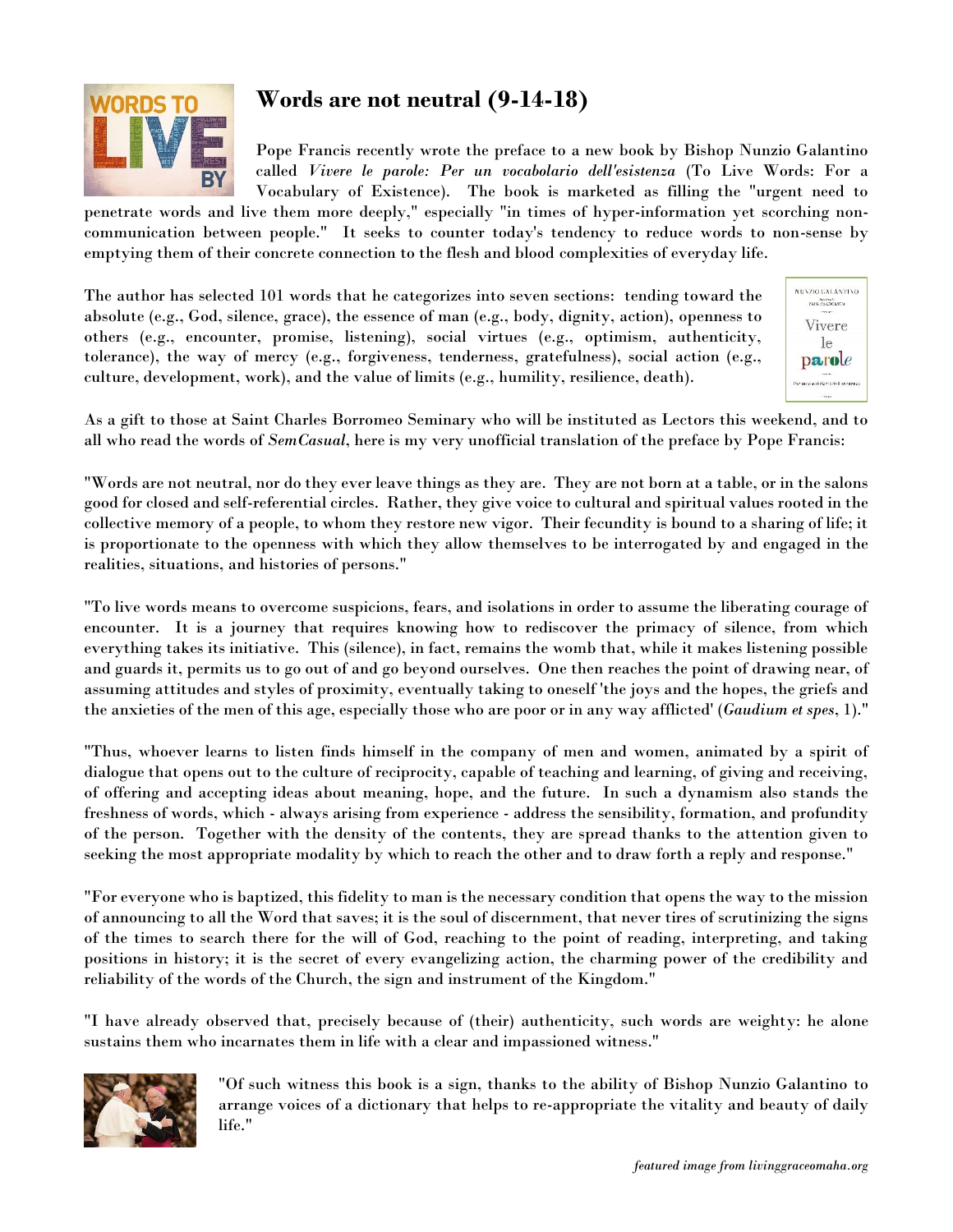<span id="page-4-0"></span>

If you said "believing" to fill in the title, you'd be correct! But when it comes to religious "seeing" as inspired by art, that believing is much more than merely a sensory confirmation of something thought or proposed.

Consider statues. Some may see them as relics of a religious past, remnants of a bygone age of representation. In today's world of YouTube videos, live Tweeting, and other active messaging via social media, it seems anachronistic to suggest that a still, silent statue communicates something meaningful.

Still, works of art continue to be commissioned, as happened this week at Overbrook. An artistic creation of Joe Finisdore entitled "*Ecce, Homo*" was blessed and dedicated in memory of John Cardinal Foley and now stands temporarily (and somewhat precariously) in the corridor outside the chapel of the Theological Seminary.

It joins the pantheon of other statues on campus that evoke figures linked to a seminary education, including the Blessed Virgin Mary, a few apostles, some angels, St. John Vianney, and this seminary's patron, St. Charles Borromeo. Add to this the many stainedglass windows, architectural arches and columns, and the array of prodigious paintings around the campus – and one can see art everywhere.



Some may wonder whether all this is extraneous to the seminary's mission, or even too costly for its upkeep. Wouldn't the money donated for artistic creations be better invested in operations or financial aid, they might ask. After all, formation is an interior process and education a costly one.

But true art communicates on another level, one both higher and deeper.

Art is evocative of that which it portrays. In the case of the "*Ecce, Homo*" statue, one is invited to consider the central act in the life of Jesus as priest, namely, the humbling and merciful gift of the God who sacrifices Himself for the redemption of all human life. It's something worth pondering by all those who enter a chapel to celebrate the liturgical memorial of that sacrifice.

Art like this is also provocative. The new statue has already generated any number of comments, whether critical or appreciative, some humorous and others wondrous. That's what good art does. It attracts our attention, reaches into our spirit, and draws forth a response.

With religious renderings, that response is found, ultimately, in prayer. "*Ecce, Homo*" and other statues intend to draw viewers into the realm of the spirit. They generate a remembering of God's magnificent works in the people and the actions they memorialize. They do so not with [the selfie-interest of the vast majority of today's photos,](http://churchlife.nd.edu/2018/07/02/the-digital-displacement-of-transcendence-at-concerts/) nor with the historical accuracy of a biography. Rather, they point us toward a supernatural mystery that transcends both. Beautiful religious art touches upon the eternal.

As St. John Paul II reminds us, in his [Letter to Artists,](http://w2.vatican.va/content/john-paul-ii/en/letters/1999/documents/hf_jp-ii_let_23041999_artists.html) "for everyone, believers or not, the works of art inspired by Scripture remain a reflection of the unfathomable mystery which engulfs and inhabits the world." So, too, "every genuine art form in its own way is a path to the inmost reality of man and of the world. It is therefore a wholly valid approach to the realm of faith, which gives human experience its ultimate meaning."

Cardinal Foley is remembered for having worked so creatively and faithfully in the world of modern social communications. To dedicate a statue to his memory may seem old-fashioned or out-of-place. But as he once preached to seminarians here: "whatever task you are given, view it as the Will of God for you – as a means of offering hope to a world in which there is so little hope … as a way of expressing your faith and of showing your love and the love of Jesus Christ who gave his life for love of us."